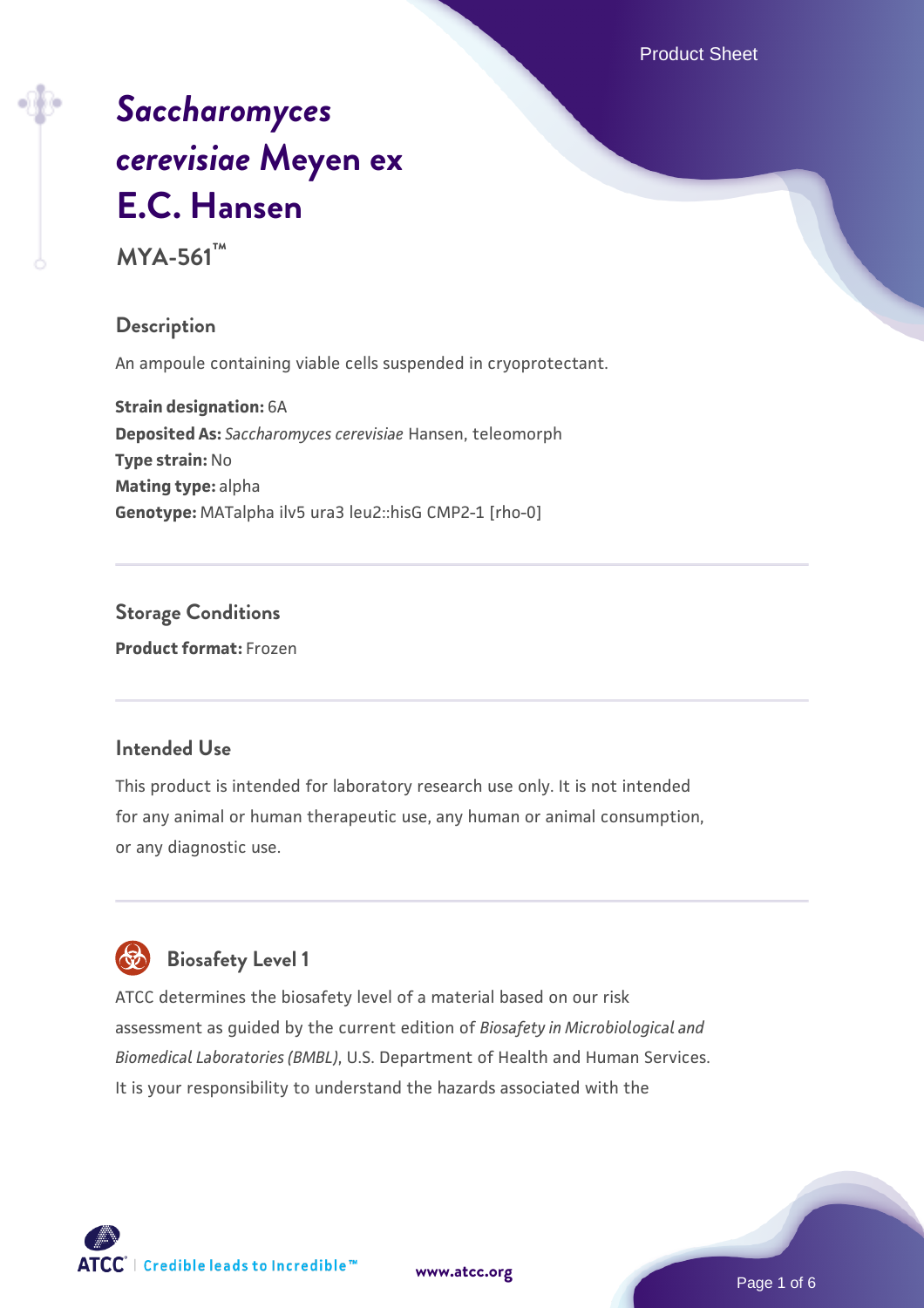### **[Saccharomyces cerevisiae](https://www.atcc.org/products/mya-561)** [Meyen ex E.C. Hansen](https://www.atcc.org/products/mya-561) **MYA-561**

material per your organization's policies and procedures as well as any other applicable regulations as enforced by your local or national agencies.

ATCC highly recommends that appropriate personal protective equipment is always used when handling vials. For cultures that require storage in liquid nitrogen, it is important to note that some vials may leak when submersed in liquid nitrogen and will slowly fill with liquid nitrogen. Upon thawing, the conversion of the liquid nitrogen back to its gas phase may result in the vial exploding or blowing off its cap with dangerous force creating flying debris. Unless necessary, ATCC recommends that these cultures be stored in the vapor phase of liquid nitrogen rather than submersed in liquid nitrogen.

### **Certificate of Analysis**

For batch-specific test results, refer to the applicable certificate of analysis that can be found at www.atcc.org.

### **Growth Conditions**

**Medium:**  [ATCC Medium 1245: YEPD](https://www.atcc.org/-/media/product-assets/documents/microbial-media-formulations/1/2/4/5/atcc-medium-1245.pdf?rev=705ca55d1b6f490a808a965d5c072196) **Temperature:** 25°C

### **Handling Procedures**

Frozen ampoules packed in dry ice should either be thawed immediately or stored in liquid nitrogen. If liquid nitrogen storage facilities are not available, frozen ampoules may be stored at or below -70°C for approximately one



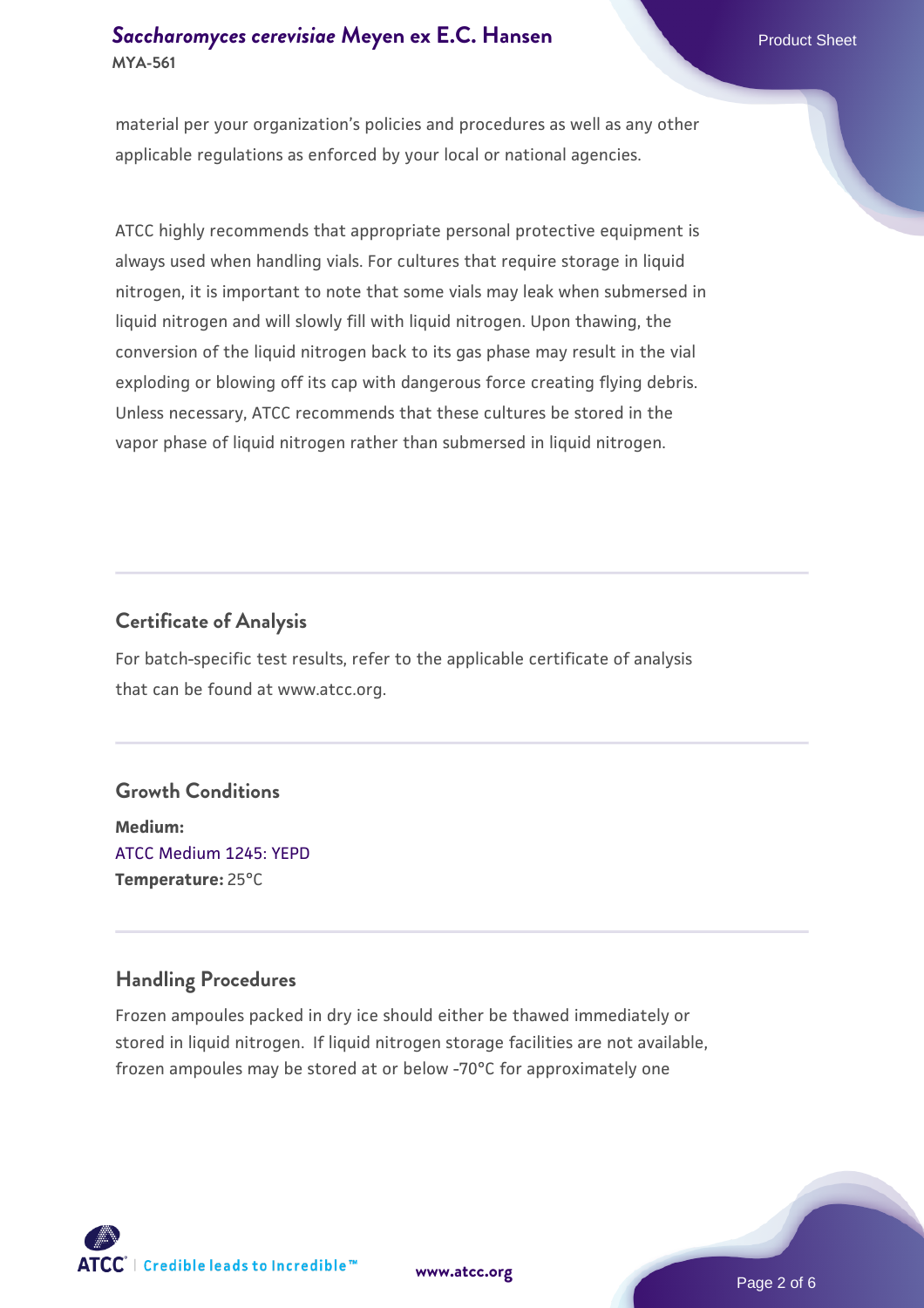week. **Do not under any circumstance store frozen ampoules at refrigerator freezer temperatures (generally -20°C).** Storage of frozen material at this temperature will result in the death of the culture.

1. To thaw a frozen ampoule, place in a **2530 °C** water bath, until just thawed (**approximately 5 minutes**). Immerse the ampoule just sufficient to cover the frozen material. Do not agitate the ampoule.

2. Immediately after thawing, wipe down ampoule with 70% ethanol and aseptically transfer 10 microliter (or any amount desired up to all) of the content onto a plate or broth with medium recommended.

3. Incubate the inoculum/strain at the temperature and conditions recommended.

4. Inspect for growth of the inoculum/strain regularly. The sign of viability is noticeable typically after 1-2 days of incubation. However, the time necessary for significant growth will vary from strain to strain.

**Morphology:** Cells are globose, ovoidal or elongate, (3.0-8.0) x (5.0-10.0) µm, isolated or in small groups. Sediment is present after one month. Growth is butyrous and light cream colored. Pseudohyphae are either not formed or are rudimentary.

### **Notes**

No special notes

Additional, updated information on this product may be available on the ATCC web site at www.atcc.org.

### **Material Citation**

If use of this material results in a scientific publication, please cite the material in the following manner: *Saccharomyces cerevisiae* Meyen ex E.C. Hansen (ATCC MYA-561)

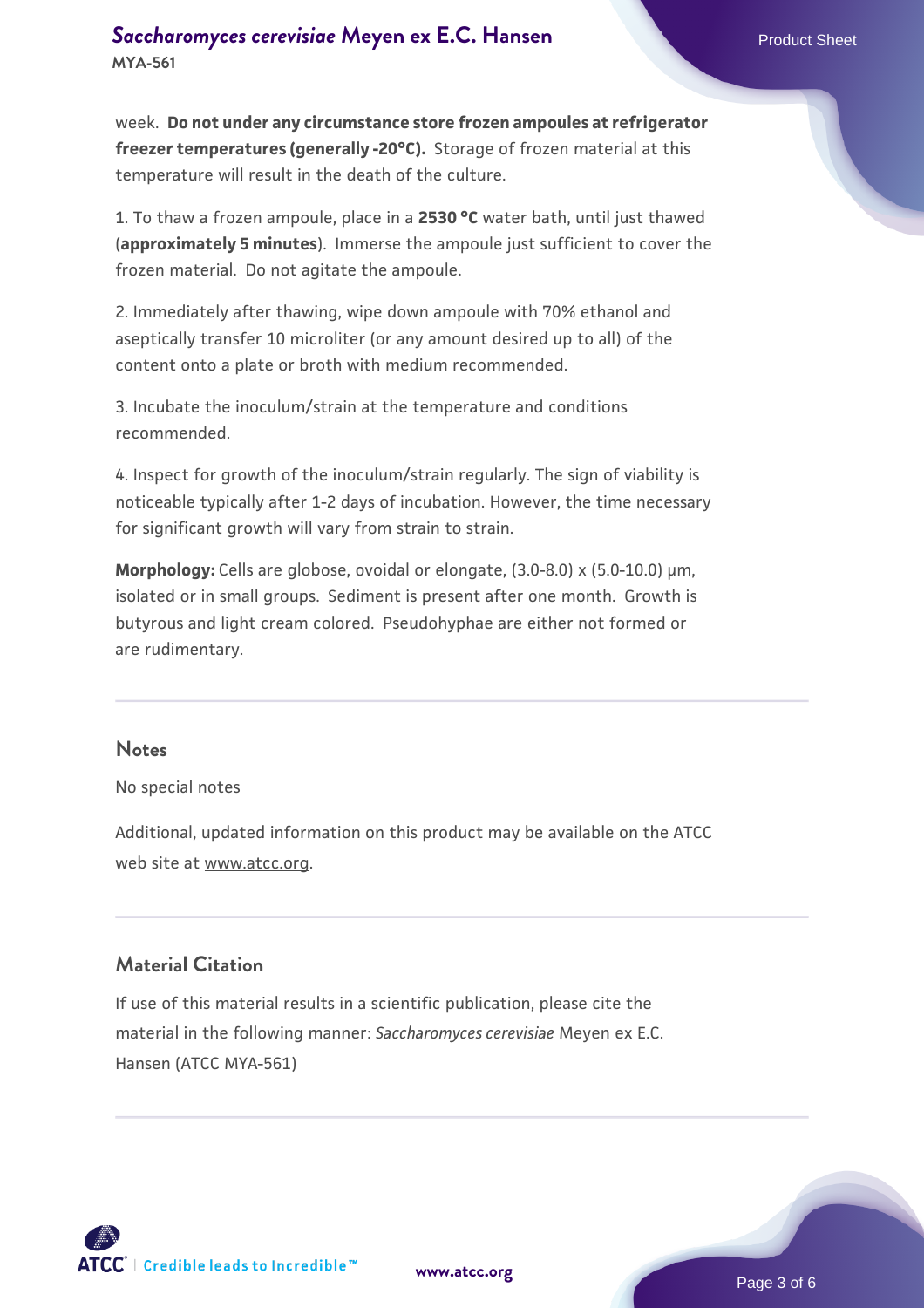## **[Saccharomyces cerevisiae](https://www.atcc.org/products/mya-561)** [Meyen ex E.C. Hansen](https://www.atcc.org/products/mya-561)

**MYA-561**

### **References**

References and other information relating to this material are available at www.atcc.org.

### **Warranty**

The product is provided 'AS IS' and the viability of ATCC® products is warranted for 30 days from the date of shipment, provided that the customer has stored and handled the product according to the information included on the product information sheet, website, and Certificate of Analysis. For living cultures, ATCC lists the media formulation and reagents that have been found to be effective for the product. While other unspecified media and reagents may also produce satisfactory results, a change in the ATCC and/or depositor-recommended protocols may affect the recovery, growth, and/or function of the product. If an alternative medium formulation or reagent is used, the ATCC warranty for viability is no longer valid. Except as expressly set forth herein, no other warranties of any kind are provided, express or implied, including, but not limited to, any implied warranties of merchantability, fitness for a particular purpose, manufacture according to cGMP standards, typicality, safety, accuracy, and/or noninfringement.

### **Disclaimers**

This product is intended for laboratory research use only. It is not intended for any animal or human therapeutic use, any human or animal consumption, or any diagnostic use. Any proposed commercial use is prohibited without a license from ATCC.

While ATCC uses reasonable efforts to include accurate and up-to-date information on this product sheet, ATCC makes no warranties or representations as to its accuracy. Citations from scientific literature and



**[www.atcc.org](http://www.atcc.org)**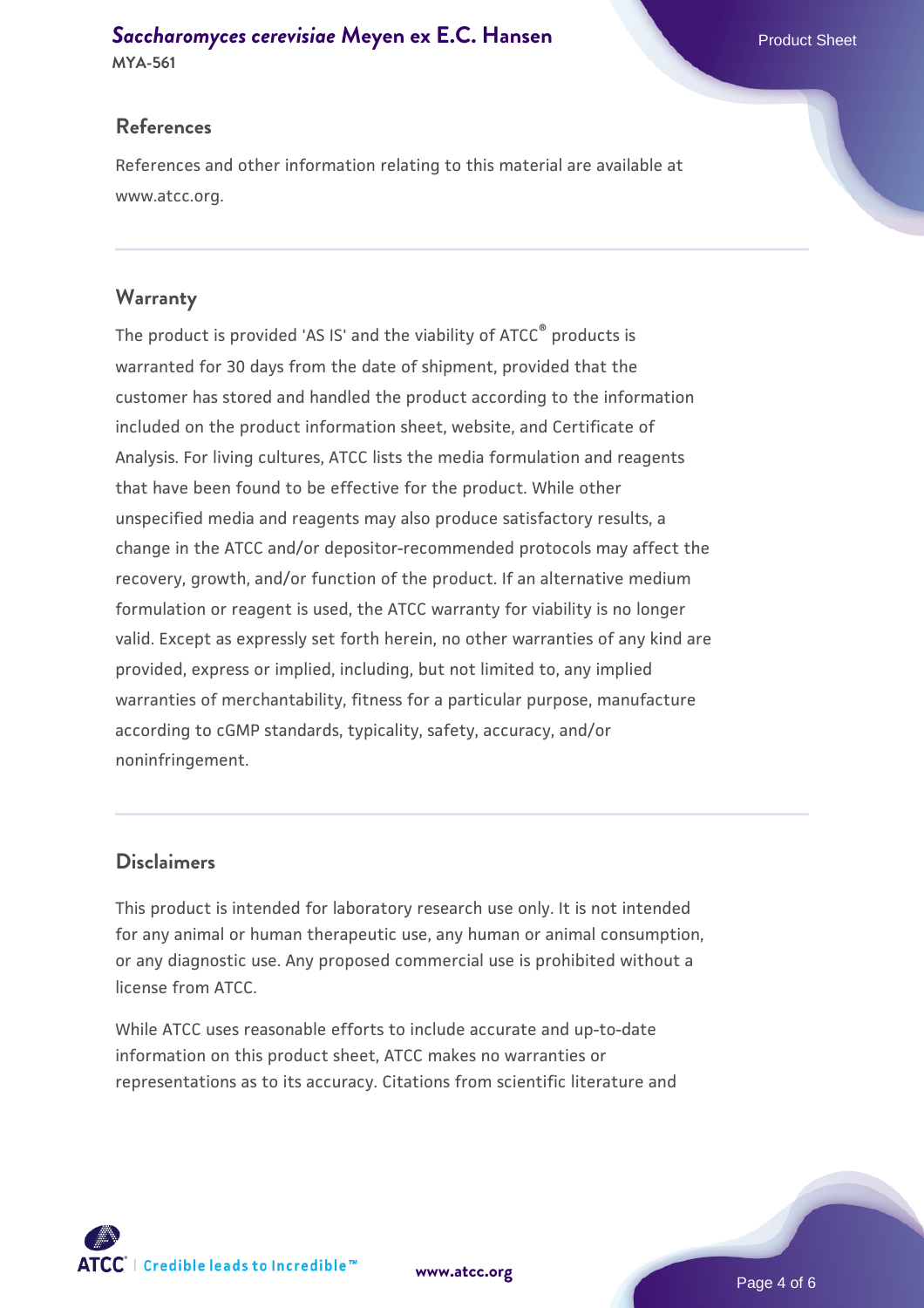patents are provided for informational purposes only. ATCC does not warrant that such information has been confirmed to be accurate or complete and the customer bears the sole responsibility of confirming the accuracy and completeness of any such information.

This product is sent on the condition that the customer is responsible for and assumes all risk and responsibility in connection with the receipt, handling, storage, disposal, and use of the ATCC product including without limitation taking all appropriate safety and handling precautions to minimize health or environmental risk. As a condition of receiving the material, the customer agrees that any activity undertaken with the ATCC product and any progeny or modifications will be conducted in compliance with all applicable laws, regulations, and guidelines. This product is provided 'AS IS' with no representations or warranties whatsoever except as expressly set forth herein and in no event shall ATCC, its parents, subsidiaries, directors, officers, agents, employees, assigns, successors, and affiliates be liable for indirect, special, incidental, or consequential damages of any kind in connection with or arising out of the customer's use of the product. While reasonable effort is made to ensure authenticity and reliability of materials on deposit, ATCC is not liable for damages arising from the misidentification or misrepresentation of such materials.

Please see the material transfer agreement (MTA) for further details regarding the use of this product. The MTA is available at www.atcc.org.

### **Copyright and Trademark Information**

© ATCC 2021. All rights reserved. ATCC is a registered trademark of the American Type Culture Collection.

### **Revision**

This information on this document was last updated on 2021-05-20



**[www.atcc.org](http://www.atcc.org)**